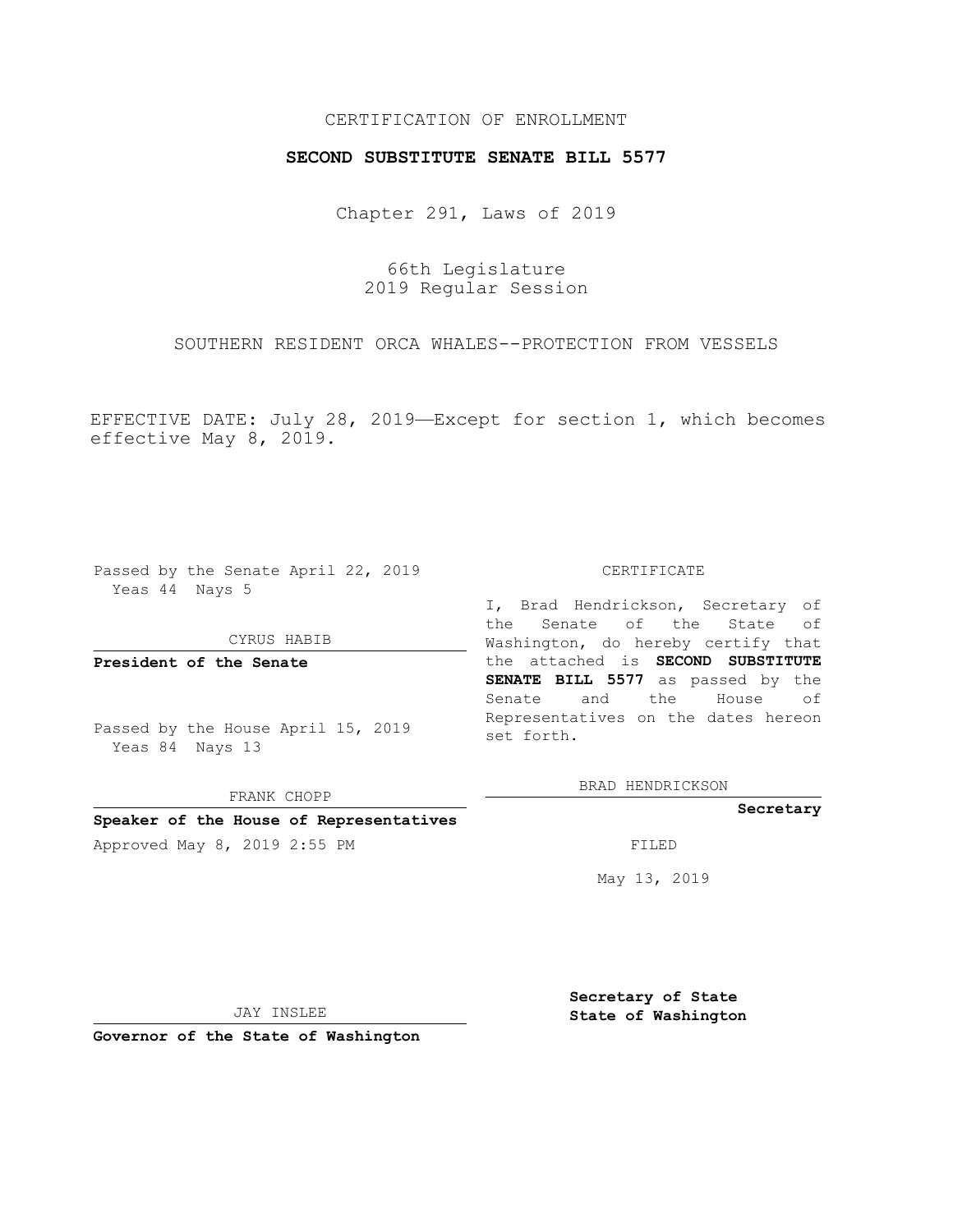## **SECOND SUBSTITUTE SENATE BILL 5577**

AS AMENDED BY THE HOUSE

Passed Legislature - 2019 Regular Session

# **State of Washington 66th Legislature 2019 Regular Session**

**By** Senate Ways & Means (originally sponsored by Senators Rolfes, Frockt, Liias, McCoy, Dhingra, Hunt, Keiser, Kuderer, Saldaña, and Wilson, C.; by request of Office of the Governor)

READ FIRST TIME 03/01/19.

 AN ACT Relating to the protection of southern resident orca whales from vessels; amending RCW 77.15.740 and 43.384.050; adding new sections to chapter 77.65 RCW; adding a new section to chapter 4 77.15 RCW; prescribing penalties; and declaring an emergency.

5 BE IT ENACTED BY THE LEGISLATURE OF THE STATE OF WASHINGTON:

6 **Sec. 1.** RCW 77.15.740 and 2014 c 48 s 22 are each amended to 7 read as follows:

8 (1) Except as provided in subsection (2) of this section, it is 9 unlawful for a person to:

10 (a) Cause a vessel or other object to approach, in any manner, 11 within  $(\text{true})$  three hundred yards of a southern resident orca whale;

 (b) Position a vessel to be in the path of a southern resident orca whale at any point located within four hundred yards of the whale. This includes intercepting a southern resident orca whale by positioning a vessel so that the prevailing wind or water current carries the vessel into the path of the whale at any point located 17 within four hundred yards of the whale;

18 (c) Position a vessel behind a southern resident orca whale at 19 any point located within four hundred yards;

20 (d) Fail to disengage the transmission of a vessel that is within 21 (( $t$ we)) three hundred yards of a southern resident orca whale; (( $\Theta$ *E*)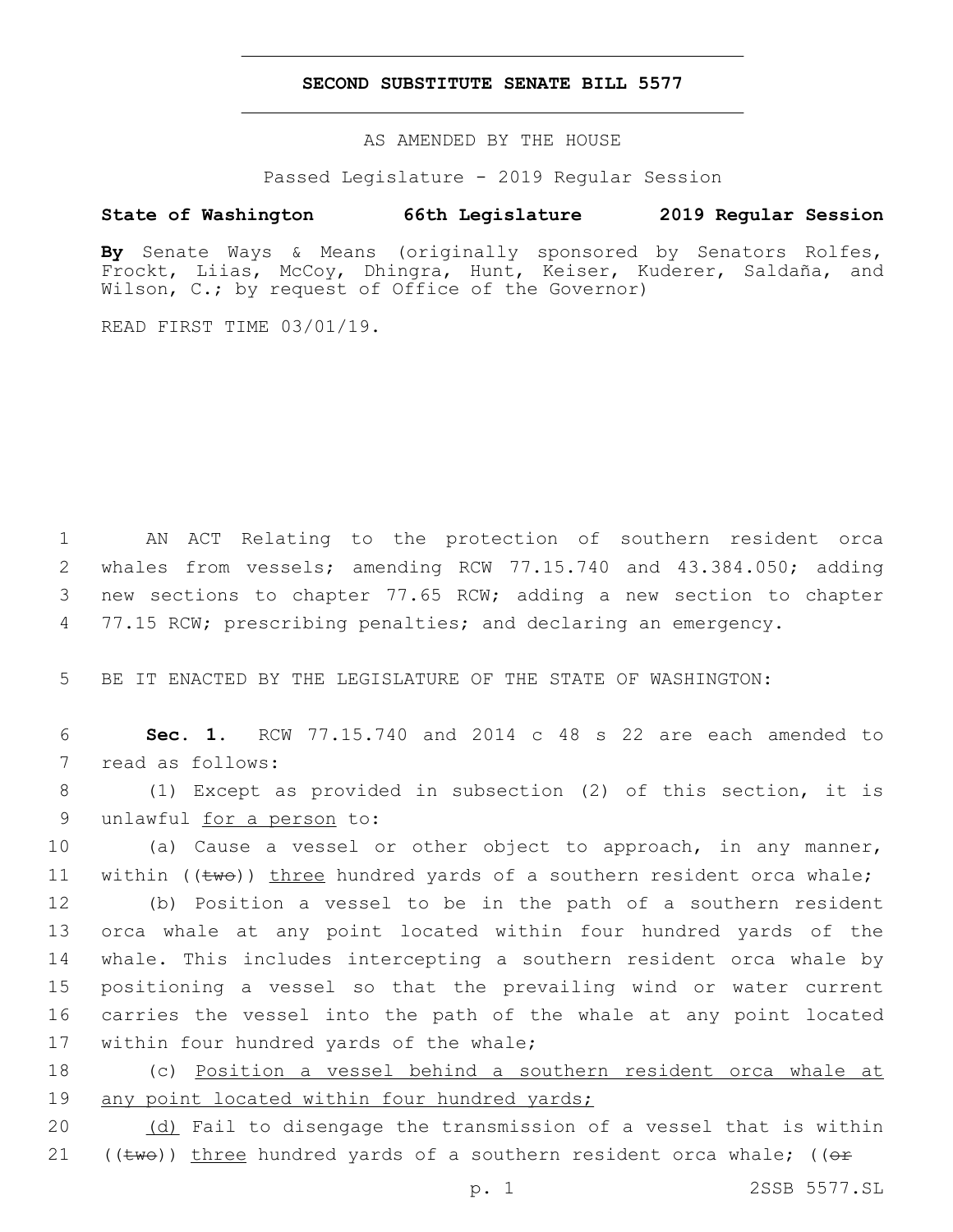1 (d)) (e) Cause a vessel or other object to exceed a speed greater than seven knots over ground at any point located within one-half nautical mile (one thousand thirteen yards) of a southern

resident orca whale; or

5 (f) Feed a southern resident orca whale.

 (2) A person is exempt from subsection (1) of this section if 7 that person is:

8 (a) Operating a federal government vessel in the course of ((his 9 or her)) official duties, or operating a state, tribal, or local government vessel when engaged in official duties involving law 11 enforcement, search and rescue, or public safety;

 (b) Operating a vessel in conjunction with a vessel traffic service established under 33 C.F.R. and following a traffic separation scheme, or complying with a vessel traffic service measure of direction. This also includes support vessels escorting ships in 16 the traffic lanes, such as tug boats;

 (c) Engaging in an activity, including scientific research, pursuant to a permit or other authorization from the national marine 19 fisheries service and the department;

 (d) Lawfully engaging in a treaty Indian or commercial fishery 21 that is actively setting, retrieving, or closely tending fishing gear. Commercial fishing vessels in transit are not exempt from 23 subsection (1) of this section;

 (e) Conducting vessel operations necessary to avoid an imminent and serious threat to a person, vessel, or the environment, including when necessary for overall safety of navigation and to comply with 27 state and federal navigation requirements; or

 (f) Engaging in rescue or clean-up efforts of a beached southern resident orca whale overseen, coordinated, or authorized by a 30 volunteer stranding network.

 (3) For the purpose of this section, "vessel" includes aircraft 32 while on the surface of the water, and every description of watercraft on the water that is used or capable of being used as a means of transportation on the water. However, "vessel" does not include inner tubes, air mattresses, sailboards, and small rafts, or flotation devices or toys customarily used by swimmers.

 (4)(a) A violation of this section is a natural resource infraction punishable under chapter 7.84 RCW and carries a fine of five hundred dollars, not including statutory assessments added 40 pursuant to RCW 3.62.090.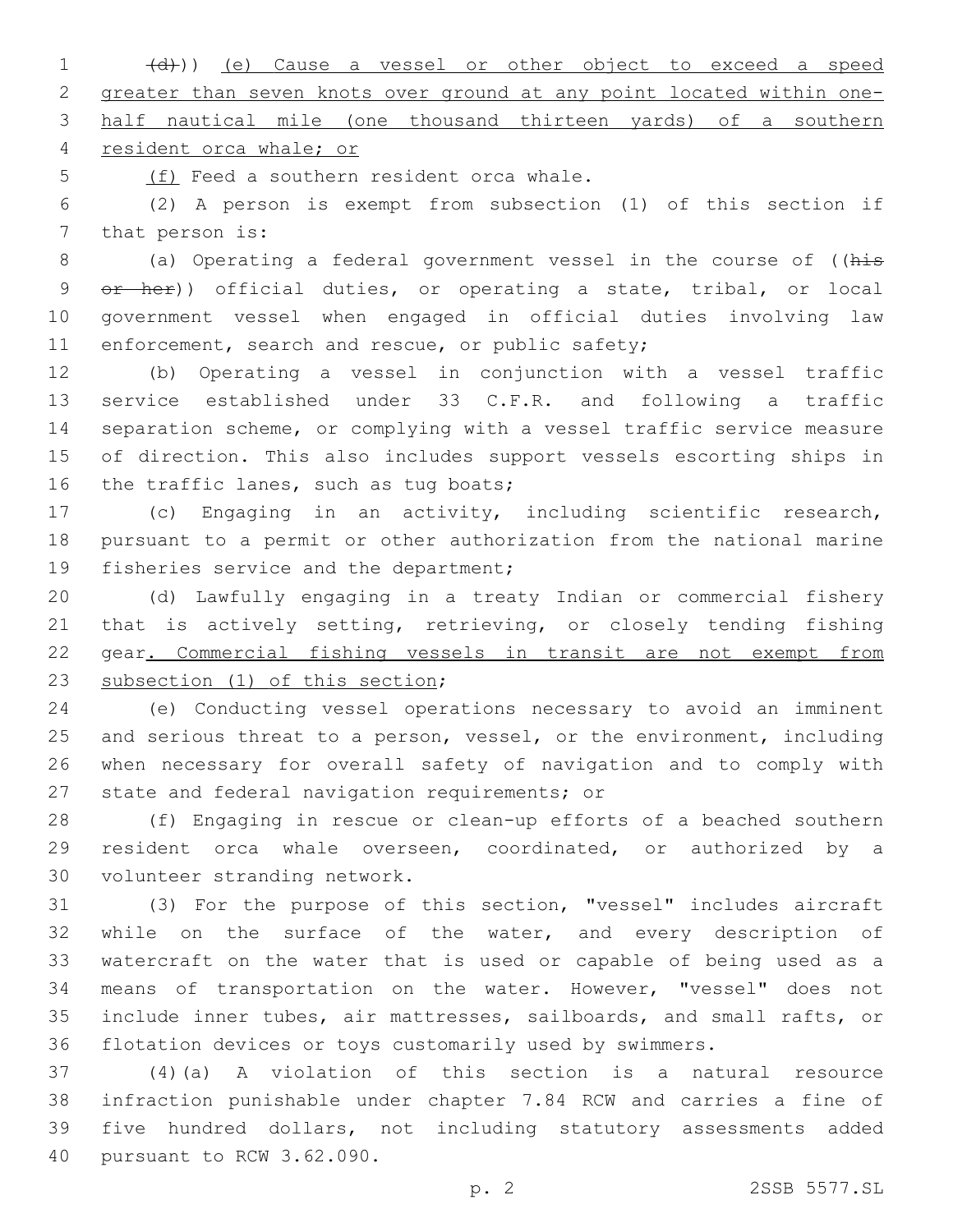(b) A person who qualifies for an exemption under subsection (2) of this section may offer that exemption as an affirmative defense, which that person must prove by a preponderance of the evidence.

 (5) The enforcement actions required of the department from this section are subject to the availability of amounts appropriated for this specific purpose.

 NEW SECTION. **Sec. 2.** A new section is added to chapter 77.65 8 RCW to read as follows:

 (1) A commercial whale watching license is required for commercial whale watching operators. The annual fee is two hundred dollars in addition to the annual application fee of seventy-five 12 dollars.

 (2) The annual fees for a commercial whale watching license as described in subsection (1) of this section must include fees for each motorized or sailing vessel or vessels as follows:

 (a) One to twenty-four passengers, three hundred twenty-five 17 dollars;

 (b) Twenty-five to fifty passengers, five hundred twenty-five 19 dollars;

 (c) Fifty-one to one hundred passengers, eight hundred twenty-21 five dollars;

 (d) One hundred one to one hundred fifty passengers, one thousand 23 eight hundred twenty-five dollars; and

 (e) One hundred fifty-one passengers or greater, two thousand 25 dollars.

 (3) The annual fees for a commercial whale watching license as described in subsection (1) of this section must include fees for 28 each kayak as follows:

(a) One to ten kayaks, one hundred twenty-five dollars;

(b) Eleven to twenty kayaks, two hundred twenty-five dollars;

 (c) Twenty-one to thirty kayaks, four hundred twenty-five 32 dollars; and

(d) Thirty-one or more kayaks, six hundred twenty-five dollars.

 (4) The holder of a commercial whale watching license for motorized or sailing vessels required under subsection (2) of this section may substitute the vessel designated on the license, or designate a vessel if none has previously been designated, if the 38 license holder:

(a) Surrenders the previously issued license to the department;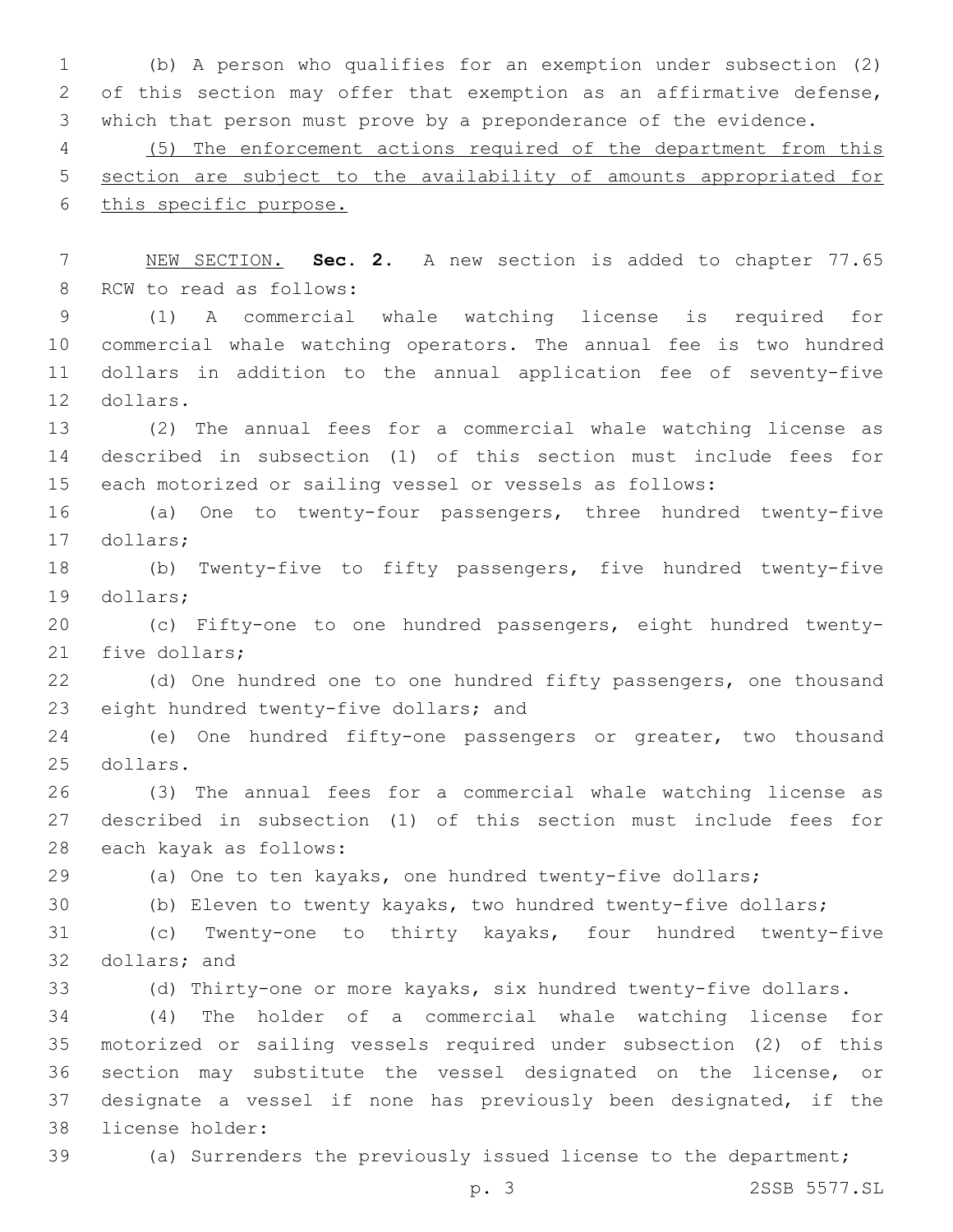(b) Submits to the department an application that identifies the currently designated vessel, the vessel proposed to be designated, and any other information required by the department; and

 (c) Pays to the department a fee of thirty-five dollars and an 5 application fee of one hundred five dollars.

 (5) Unless the license holder owns all vessels identified on the application described in subsection (4)(b) of this section, the department may not change the vessel designation on the license more 9 than once per calendar year.

 (6) A person who is not the license holder may operate a motorized or sailing commercial whale watching vessel designated on 12 the license only if:

 (a) The person holds an alternate operator license issued by the 14 director; and

 (b) The person is designated as an alternate operator on the 16 underlying commercial whale watching license.

 (7) No individual may hold more than one alternate operator license. An individual who holds an alternate operator license may be designated as an alternate operator on an unlimited number of 20 commercial whale watching licenses.

 (8) The annual fee for an alternate operator license is two hundred dollars in addition to an annual application fee of seventy-23 five dollars.

 (9) The definitions in this subsection apply throughout this section unless the context clearly requires otherwise.

 (a) "Commercial whale watching" means the act of taking, or offering to take, passengers aboard a vessel in order to view marine 28 mammals in their natural habitat for a fee.

 (b) "Commercial whale watching operators" includes commercial vessels and kayak rentals that are engaged in the business of whale 31 watching.

 (c) "Commercial whale watching vessel" means any vessel that is being used as a means of transportation for individuals to engage in 34 commercial whale watching.

 NEW SECTION. **Sec. 3.** A new section is added to chapter 77.65 36 RCW to read as follows:

 (1) The department must adopt rules for holders of a commercial whale watching license established in section 2 of this act for the viewing of southern resident orca whales for the inland waters of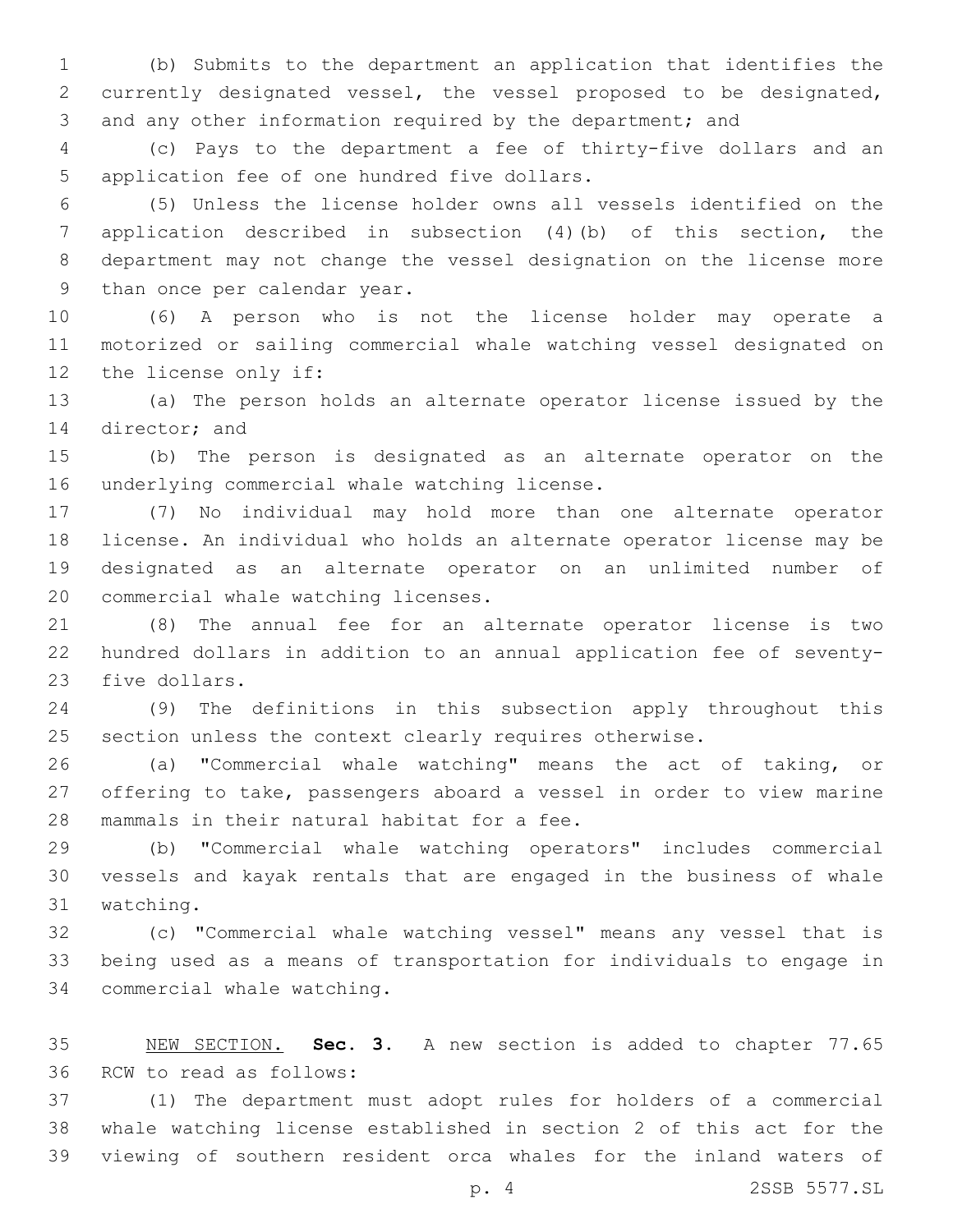Washington by January 1, 2021. The rules must be designed to reduce the daily and cumulative impacts on southern resident orca whales and consider the economic viability of license holders. The department shall at a minimum consider protections for southern resident orca 5 whales by establishing limitations on:

 (a) The number of commercial whale watching operators that may 7 view southern resident orca whales at one time;

 (b) The number of days and hours that commercial whale watching 9 operators can operate;

 (c) The duration spent in the vicinity of southern resident orca 11 whales; and

 (d) The areas in which commercial whale watching operators may 13 operate.

 (2) The department may phase in requirements, but must adopt rules to implement this section. The department may consider the use of an automatic identification system to enable effective monitoring 17 and compliance.

 (3) The department may phase in requirements, but must adopt rules pursuant to chapter 34.05 RCW to implement this section including public, industry, and interested party involvement.

 (4) Before January 1, 2021, the department shall convene an independent panel of scientists to review the current body of best available science regarding impacts to southern resident orcas by small vessels and commercial whale watching due to disturbance and noise. The department must use the best available science in the establishment of the southern resident orca whale watching rules and continue to adaptively manage the program using the most current and 28 best available science.

 (5) The department shall complete an analysis and report to the governor and the legislature on the effectiveness of and any recommendations for changes to the whale watching rules, license fee structure, and approach distance rules by November 30, 2022, and every two years thereafter until 2026. This report must be in 34 compliance with RCW 43.01.036.

 (6) The definitions in this subsection apply throughout this section unless the context clearly requires otherwise.

 (a) "Commercial whale watching" has the same meaning as defined 38 in section 2 of this act.

 (b) "Commercial whale watching operators" has the same meaning as 40 defined in section 2 of this act.

p. 5 2SSB 5577.SL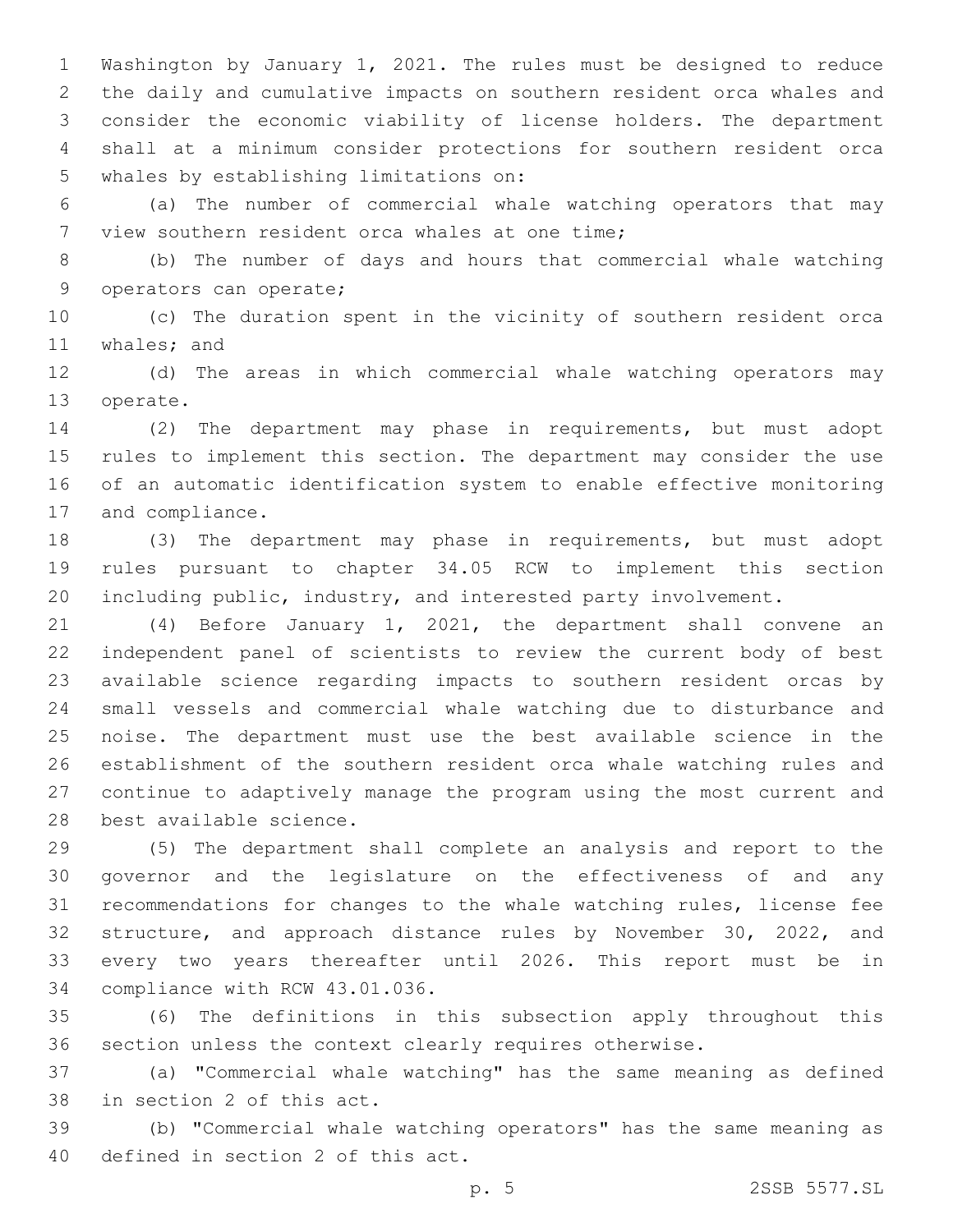(c) "Inland waters of Washington" means Puget Sound and related inland marine waters, including all salt waters of the state of Washington inside the international boundary line between Washington and British Columbia, and lying east of the junction of the Pacific Ocean and the Strait of Juan de Fuca, and the rivers and streams draining to Puget Sound as mapped by water resource inventory areas 1 through 19 in WAC 173-500-040 as it exists on July 1, 2007.

 NEW SECTION. **Sec. 4.** A new section is added to chapter 77.15 9 RCW to read as follows:

 (1) A person is guilty of unlawfully engaging in commercial whale 11 watching in the second degree if the person:

 (a) Does not have and possess all licenses and permits required 13 under this title; or

 (b) Violates any department rule regarding the operation of a commercial whale watching vessel near a southern resident orca whale.

 (2) A person is guilty of engaging in commercial whale watching in the first degree if the person commits the act described in subsection (1) of this section and the violation occurs within one year of the date of a prior conviction under this section.

 (3)(a) Unlawful commercial whale watching in the second degree is 21 a misdemeanor.

 (b) Unlawful commercial whale watching in the first degree is a gross misdemeanor. Upon conviction, the director shall deny applications submitted by the person for a commercial whale watching license or alternate operator license for two years from the date of 26 conviction.

 **Sec. 5.** RCW 43.384.050 and 2018 c 275 s 6 are each amended to 28 read as follows:

 (1) From amounts appropriated to the department for the authority and from other moneys available to it, the authority may incur expenditures for any purpose specifically authorized by this chapter 32 including:

 (a) Entering into a contract for a multiple year statewide tourism marketing plan with a statewide nonprofit organization existing on June 7, 2018, whose sole purpose is marketing Washington to tourists. The marketing plan must include, but is not limited to, focuses on rural tourism-dependent counties, natural wonders and 38 outdoor recreation opportunities of the state, including sustainable